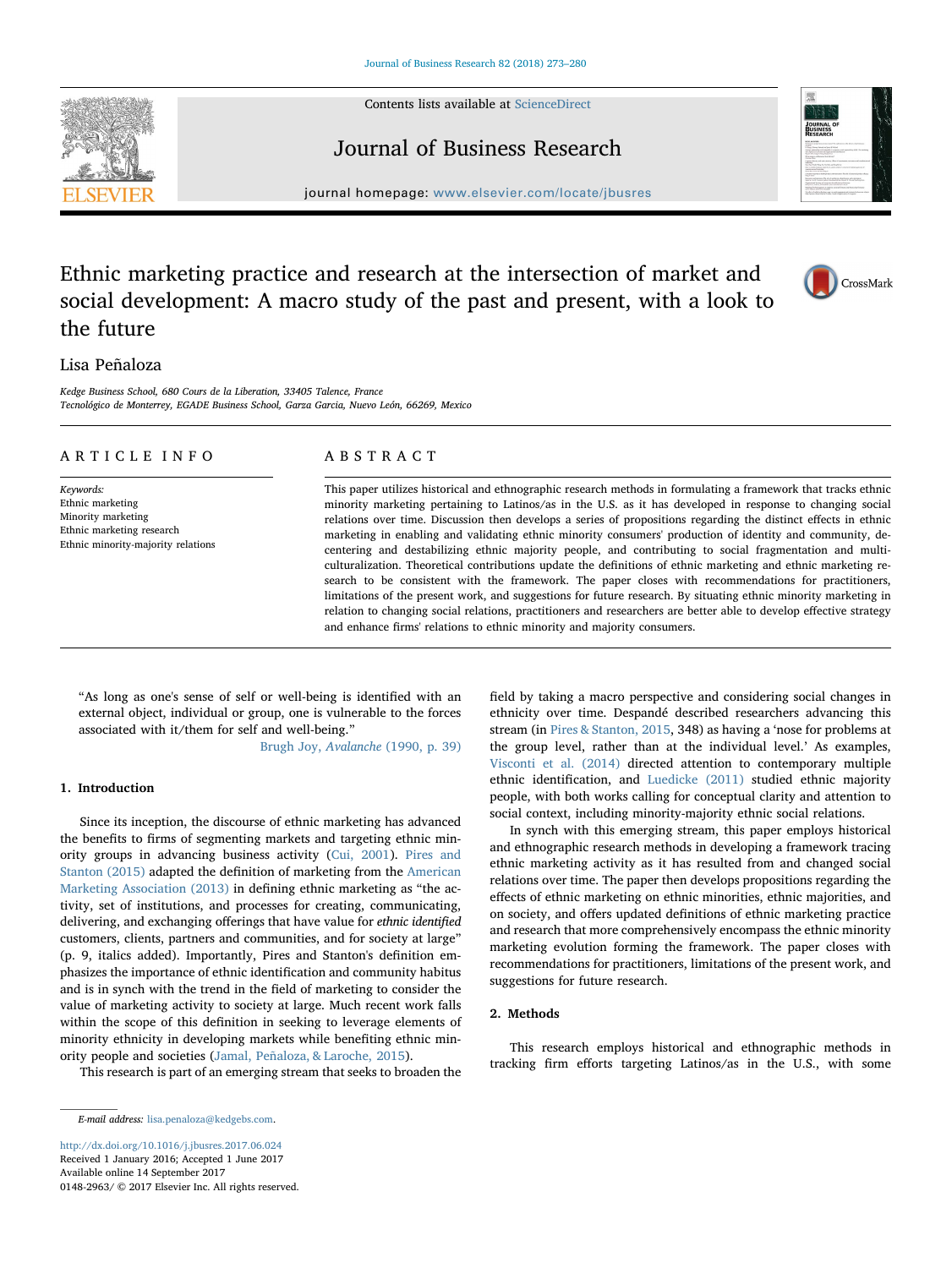comparisons to ethnic majority Whites and to ethnic minority African Americans there. As the largest ethnic minority in the U.S. and with a dramatic transition from market exclusion to inclusion, Latinos/as provide a living laboratory for ethnic minority marketing research. Historical methods [\(Bevir & Trentmann, 2004\)](#page-6-5) highlight retailing and advertising activities as the means by which firms contact and address Latino/a consumers. Ethnographic methods feature introspection, an increasingly valued marketing research technique that employs a first person writing style in presenting personal experience as the means of generating theoretical insights [\(Gould, 2012](#page-6-6)).

I begin by situating myself as author and then relay a few personal experiences that preview key themes developed in this study. A baby boomer with light brown hair and green eyes who grew up in one of three Mexican American families in a small Texas town, my first cultural memory was in 1968, when my two sisters came home crying because the neighborhood girls refused play with them because we were Mexican. In the mid-1970s, at the home of a high school friend after we both had applied for summer jobs in a federal government program, her father discouraged this 'waste of time' because "everyone knows that only Mexicans and Niggers get those jobs." I turned away, embarrassed, as my friend stumbled over the words, "Daddy, Lisa's Mexican." His response was quick, "You're different." In the middle 1980s, I received an affirmative action scholarship for ethnic/racial minorities to study for a Ph.D. at the University of California, Irvine, and completed a thesis on the consumer acculturation of Mexican immigrants in the U.S. ([Peñaloza, 1994](#page-7-2)). At this time large firms were 'discovering' the Latino/a market in the nation, even as politicians and voters were legislating English as the official language in many of its states. In the mid1990s, as faculty at the University of Colorado, Boulder, I was told by two colleagues that I'd only gotten the job because I was a minority. Not having seen this on my contract, I asked our associate Dean of Faculty and learned that mine was a regular position. These incidents and others that I dealt with as chair of the diversity committee for CU's College of Business, have informed my work on diversity challenges in organizations. For this paper such introspective data previews the dynamic and contested social significance of ethnicity so relevant to ethnic marketing.

#### 3. Findings: a framework for ethnic marketing as social-market co-development

Read from left to right, the upper part of the framework begins with the earliest forms of ethnic minority marketing in small, localized Latino/a owned businesses and continues with their growth and that of ethnic minority media and advertising agencies as they reach national scale. See [Fig. 1.](#page-2-0) The framework proceeds with the 'discovery' of the Latino market by large, ethnic majority White-owned businesses and continues with the aggregation of diasporic ethnic market segments globally by multinational firms that are fueled by government neoliberal market policies and that compete with the small businesses.

In turn, from left to right, the bottom of the figure begins with segregation in periods of colonization and continues with ethnic community growth following emancipation. An economizing sensibility characterizes early ethnic minority consumption, which later is joined by hedonic leisure and entertainment as buying power evolves with economic growth. At the bottom middle of the figure governmental designations of personhood with emancipation, Civil Rights, and desegregation laws are featured in shaping ethnic community, as are immigration and birth rates, postwar middle class growth, social movement activism, and the suburban flight of ethnic majority White people. Social development culminates at the bottom far right of the figure with the present emergence of pan-ethnic diaspora as the result of neoliberal market expansion and technological diffusion.

Horizontally, the middle of the figure lists norms structuring ethnic minority marketing activities over time. It proceeds from early segregation and emancipation, to assimilation and ethnic activism, to

desegregation, fragmentation, and affirmative action, and to contemporary multicultural integration and resistance backlashes.

#### 3.1. Segregated ethnic marketing in apartheid societies

Early market exclusions in the U.S. can be traced to Medieval European sumptuary laws strictly regulating commerce with the effect of preserving social hierarchies [\(Hunt, 1996](#page-6-7)). As an example, [Scott](#page-7-3) [\(2005\)](#page-7-3) details the disdain of upper class White women directed to ethnic minority immigrant and resident working class women for using cosmetics.

The segregation characterizing the early period through the 19th century in the U.S. was brought about by a complex web of socioeconomic conditions and activities including colonization, slavery, immigration and settlement. As examples, White people bought and sold African and African-American slaves as property ([Hirschman & Hill, 1999](#page-6-8)); considered Native Americans to be savages and an inconvenience to their God-given rights to Manifest Destiny ([Churchill, 1994](#page-6-9)); and shifted land ownership from 2/3 Mexican-owned to 2/3 Anglo-owned in the aftermath of the Mexican American war via a combination of violence and local government taxes [\(Acuña, 1988](#page-6-10)).

Historical work in the U.S. traces the roots of marketing to mainstream distribution providing basic foodstuffs, clothing, housing and furnishings [\(Bartels, 1965](#page-6-11)). Although strict norms and laws prohibited inter-racial marriage through the 1800s–mid1900s, ethnic minority consumers made some contact with ethnic majority persons in commercial urban centers ([Garza-Falcón, 1998](#page-6-12)) and rural mercantile stores and cantines ([Limerick, 1987\)](#page-6-13).

Formed partly in response to segregation, small Latino/a owned businesses and media were an integral part of early Latino/a communities ([Boyle, 2000](#page-6-14)). [Wilson and Gutiérrez \(1985\)](#page-7-4) documented over 200 Spanish language newspapers at the turn of the 19th century in the Southwest U.S., some of which dated to Spanish colonization and Mexican territory. By the late 19th century print technology also is important in allowing ethnic minority consumers to sidestep segregation in ethnic majority White-owned stores. An example is the Sears and Roebuck catalogue that initially circulated in 1888 with jewelry and expanded to sewing machines, bicycles and clothing [\(http://www.](http://www.searsarchives.com/catalogs/chronology.htm) [searsarchives.com/catalogs/chronology.htm\)](http://www.searsarchives.com/catalogs/chronology.htm).

#### 3.2. Ethnic markets flourish with ethnic community growth and activism

From the early 20th century through the 1960s ethnic minority businesses and media grow in tandem with their communities. In an interview journalist Amparo Ortiz dates the first Spanish language radio show in San Antonio, Texas, to the 1940s and its first Spanish language television station to the 1950s [\(Peñaloza, 2006\)](#page-7-5). Post WWII birth and immigration rates fueled the growth of the Latino/a community at this time. Similarly, African American media expanded, supporting a growing cadre Black models ([Brown, 2011\)](#page-6-15).

[Glazer and Moynihan's \(1963\)](#page-6-16) work mapping immigrant assimilation and social mobility deals largely with this period. While their research focused on immigrants, as has much ethnic marketing scholarship to date, over time resident ethnic/racial minorities tend to surpass the number of immigrants in their respective communities and they tend to evidence lower rates of entrepreneurship [\(Light & Gold, 2000](#page-6-17)).

By the 20th century novelty and department stores and catalogs offer a growing range of low priced, manufactured products to the expanding urban working classes, including ethnic minority consumers. Decorative store windows and displays in U.S. cities combine with price discounting in slowly shifting consumption from the predominant economizing sensibility of provisioning to include an ethic of leisure and entertainment [\(Leach, 1993](#page-6-18)). However, despite formal governmental decrees of emancipation decades earlier, ethnic/racial separation continues in businesses. As an example, Sister Maria Elena Vasquez tearfully recalled a humiliating episode in the 1940s in being refused an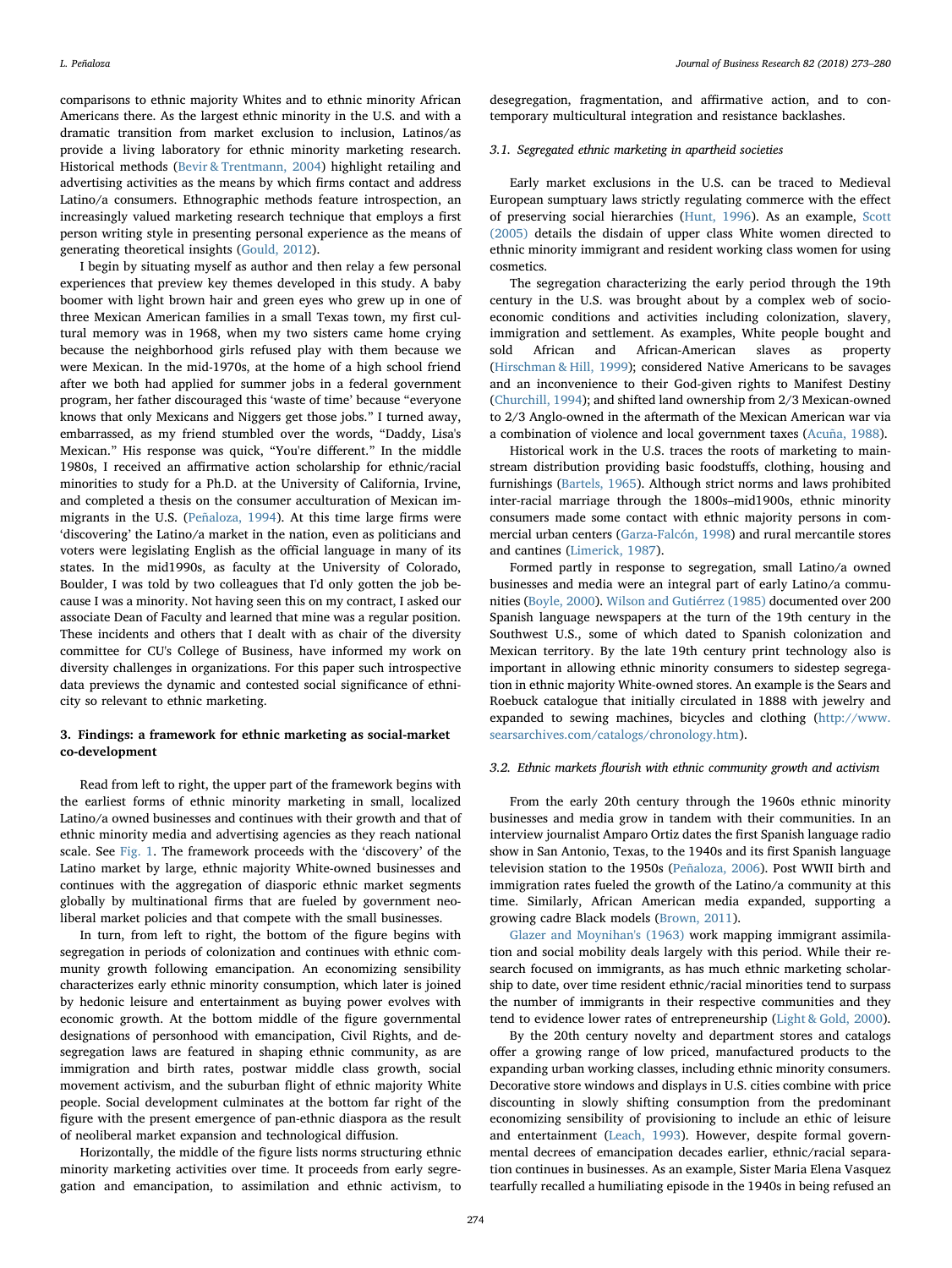#### Ethnic Markets as Market-Social Co-Development

<span id="page-2-0"></span>

Fig. 1. Ethnic markets as market-social co-development.

ice cream on her tenth birthday. The proprietor of the soda shop walked her and her mother outside to show them the sign by the door stating, "No dogs, No Negroes, No Mexicans allowed" [\(Peñaloza, 2006\)](#page-7-5).

Ethnic community growth and expansion continues through the middle 20th century, somewhat apart from the ethnic majority in segregated neighborhoods in small towns and urban enclaves. Despite segregation, some inter-racial and ethnic contact continues in urban department stores and rural shops. Historians [McGovern \(2006\)](#page-6-19) and [Cohen \(2003\)](#page-6-20) have detailed U.S. postwar discourse and policy equating mainstream consumption with national achievement and citizenship at this time. For ethnic minorities, market visibility was an important means of social legitimacy as well, measured in consumption [\(Brown,](#page-6-15) [2011\)](#page-6-15); and military service expressed national allegiance. [Acuña \(1988\)](#page-6-10) attributes early Mexican American activism in the late 1940s to WWII veterans' refusal to accept segregated cemeteries. Their reasoning was that Mexican American soldiers who had fought and died for their country should be buried alongside their White counterparts.

Segregation continues through the 1950s and 60s. An example is the Black and White Ball organized in San Antonio for young minority women not allowed in the Whites-only cotillion. In the early 1950s my mother, Lydia Villarreal, was crowned runner up at this event and photographed in graceful curtsy wearing the dress her mother made. In our interview years later [\(Peñaloza, 2006](#page-7-5)) she recalled working with other members of the League of United Latin American Citizens (LULAC) to desegregate the public swimming pool where Mexican and African Americans were only allowed to swim the day before operators cleaned the pool.

In their attempts to garner civil rights, ethnic minority activistconsumers repeatedly invoked U.S. national values and principles of equal access and treatment. For our purposes the market settings of lunch counters, stores, and advertising representations are noteworthy, although the public settings of city buses, schools, and drinking fountains are more widely renowned. Legislation extending civil rights to all persons passed in the U.S. in 1965.

#### 3.3. Ethnic marketing contributes to diverse, fragmented societies

Ethnic minority marketing gains currency in the late 1980s after the Civil Rights movements and subsequent U.S. Census inclusion ([Ruvalcaba, 2015](#page-7-6)). To elaborate, federal government agencies were required to count ethnic/racial minorities in the U.S. Census following Civil Rights legislation. Armed with these official numbers, advertisers and media companies (Spanish U.S.A., 1981) were better able to convince potential clients—consumer products companies, especially—to target these segments. Further, ethnic minority media played a crucial role at this time in aggregating Latino/a consumers for ethnic majority White-owned firms, fostering their view of ethnic minority consumers as profitable markets. Thus, marketers' 'wake-up call' to the Latino/a market is only partly attributable to demographic growth. Also important was Civil Rights activism and the work of a few advertising agencies ([Chavez, 2015](#page-6-21)) and scholars ([Ramirez, 1986; Segal & Sosa,](#page-7-7) [1983\)](#page-7-7) arguing for its market viability, just as [Edwards \(1932\)](#page-6-22) did earlier for African Americans (cited in [Cui, 2001](#page-6-1)).

Another factor was the counter-cultural waves that filtered into the marketplace. Hippies with anti-materialist and anti-war values and rejection of authority emerged at this time, as did social movements for women's rights and those of gays and lesbians. The legendary Coca Cola campaign developed by McCann Erickson in the 1970s is a good example incorporating these counter-cultural sentiments. The ad featured diverse people joined together on a hillside, bottle of cola in hand, singing Billy Davis' song, "I'd like to teach the world to sing" [\(https://](https://www.youtube.com/watch?v=ib-Qiyklq-Q) [www.youtube.com/watch?v=ib-Qiyklq-Q\)](https://www.youtube.com/watch?v=ib-Qiyklq-Q).

Social harmony was far from widespread at the time. By the mid1970s, government instituted desegregation and busing, together with corporate ethnic/racial minority diversity programs, triggered mainstream challenges. As racial/ethnic consumers gained market validation, the accompanying social legitimacy threatened some White majority persons in an ethnic version of [Bell's \(1976\)](#page-6-23) account of how market activity can disrupt social traditions. The lower middle right of the figure lists a number of factors: post war ethnic minority middle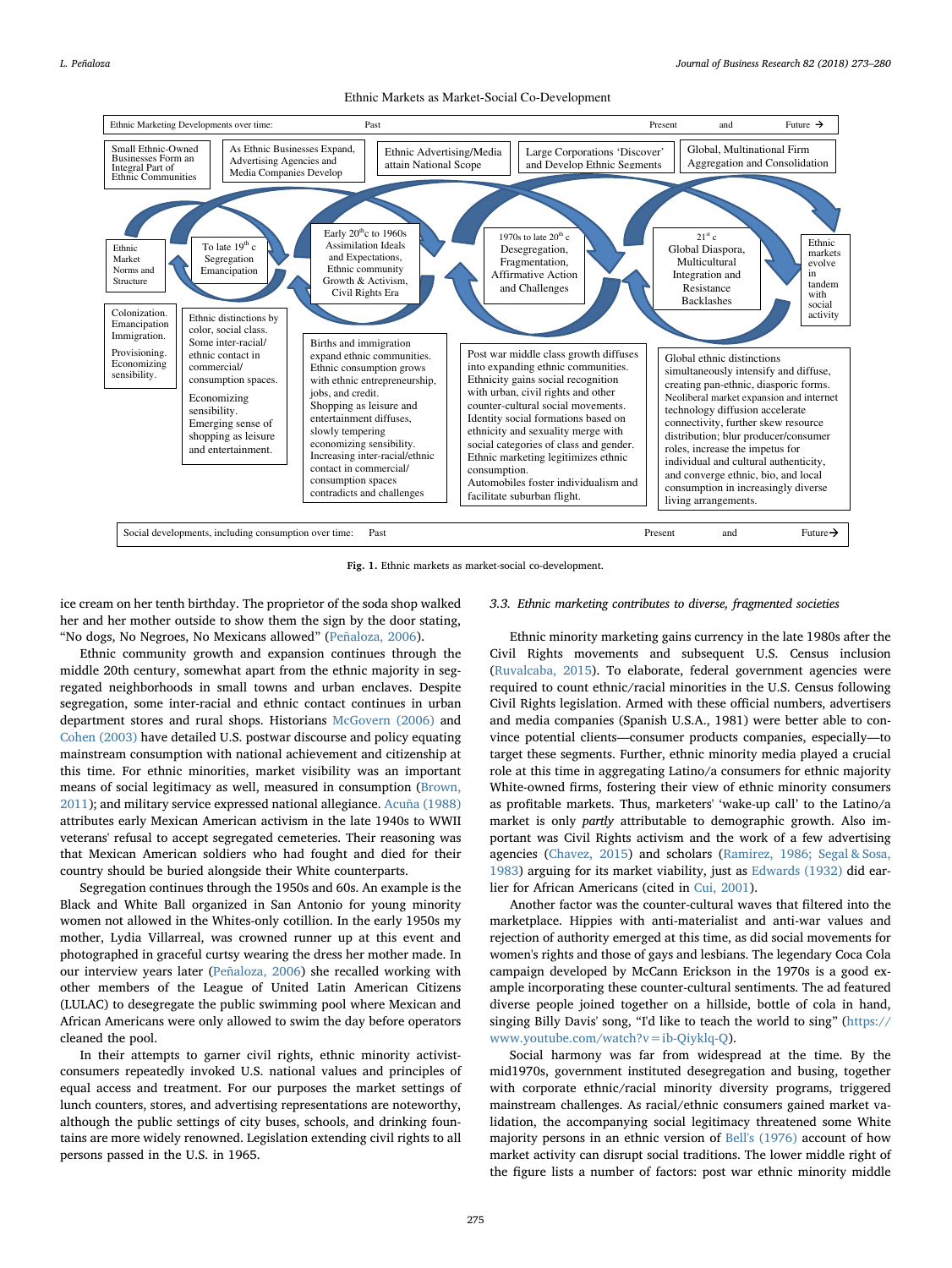class expansion, expanding ethnic/racial minority recognition, countercultural social movements, and suburban ethnic majority White flight made possible by the automobile.

#### 3.4. Ethnic marketing in relation to multicultural ideals and backlashes

The early 21st century marks another key turning point in ethnic minority marketing in the continued validation of ethnic minority identity and community, and in the increasing intensity of corresponding ethnic majority White backlashes. At the top, far right, the figure depicts continued aggregation and consolidation as multinational firms target ethnic minority groups globally, raising the level of competition for ethnic minority-owned firms. At the bottom, far right, the figure depicts emerging trends of pan-ethnic diasporic flows and residence patterns that are both the result and reaction to the expansion of neoliberal, market organizational structures depicted at the top of the figure. Also listed is technology diffusion in accelerating connectivity, further skewing resource distribution, blurring producer and consumer roles, and encouraging individual and cultural authenticity in ways that favor bio and local sourcing and stimulate ethnic majority consumption of ethnic minority artifacts and traditions ([Elliott,](#page-6-24) [Cherian, & Casakin, 2015\)](#page-6-24). It is noteworthy that some aspects of minority and majority ethnic consumption run counter to the urbanization, individualism, and anonymity that characterize neoliberal market systems ([Harvey, 2005](#page-6-25)) in fostering collective community building and asset sharing, and in strengthening interpersonal ties within and between ethnic groups [\(Peñaloza, 2007a, 2007b; Putnam,](#page-7-8) [Feldstein, & Cohen, 2003\)](#page-7-8).

#### 4. Propositions

In elaborating the way ethnic marketing responds to social relations and changes them, as intimated in the section above, the propositions below specify the effects of ethnic marketing on ethnic minority and majority persons and on society.

#### 4.1. The effects of ethnic marketing on ethnic minority groups

#### 4.1.1. Enabling ethnic minority identity and community production

Ethnic marketing researchers long have examined how ethnic minority consumers express identity using products and services ([Jamal](#page-6-3) [et al., 2015\)](#page-6-3). I extrapolate from [Campbell's \(2004\)](#page-6-26) work explaining how persons discover and manifest identity in witnessing and enacting their consumption desires, in offering the following proposition regarding the importance of ethnic marketing materials in ethnic consumers' production of identity.

<span id="page-3-1"></span>Proposition 1a. In providing the materials that consumers employ in constituting ethnic minority identity, ethnic marketing enables ethnic identity production.

Further, the results of ethnic identity production also are evident collectively.

Proposition 1b. In its capacity to unite consumers producing ethnic minority identity, ethnic marketing is crucial in the development of ethnic minority community.

#### 4.1.2. Validating ethnic minority identity and community

As evident in the trajectory, ethnic minority identity has held negative and positive associations historically. In the early periods to be an ethnic minority person was to be stigmatized in unfavorable and undesirable depictions and to live separate from ethnic majority others ([Peñaloza, 1995, 2007a](#page-7-9)). While Civil Rights activism and government legislation helped turn ethnic minority identity into a positive quality, ethnic minority marketing also plays a critical role in validating ethnic minority identity and community.

I apply Charles [Taylor's \(1991\)](#page-7-10) insights regarding the increasing importance of social recognition amidst contemporary urban conditions of population density and anonymity in the following proposition to explain how ethnic minority marketing serves to validate ethnic minority identity. Jackie Moody intimates this market validation as a mirroring effect in her positive response to advertising targeting Latinos, "It's nice to see someone like myself with brown eyes and brown kinky hair in ads" [\(Peñaloza, 2006\)](#page-7-5).

<span id="page-3-0"></span>Proposition 2. Ethnic minority marketing validates ethnic minority identity and community as a function of the social recognition it provides to ethnic minority people in depicting and addressing them directly as consumers and members of an ethnic minority group in contrast to the group's history of denigrating treatment.

#### 4.2. The effects of ethnic minority marketing on ethnic majority peoples

Ethnic minority marketing affects non-targeted ethnic majority persons as well as targeted minorities. [Grier and Brumbaugh \(1999\)](#page-6-27) demonstrated such effects for White persons in viewing ads targeting African Americans, while [Oakenfull, McCarthy, and Greenlee \(2008\)](#page-6-28) showed similar results in the reactions of heterosexual persons to ads targeting gay persons. To explain, I return to the left of the figure to illustrate that ethnic majority White people had become accustomed to seeing their ethnic identity at the center of society and defining it prior to the middle 20th century. At that time segregated neighborhoods prevailed, and so their contact with ethnic/racial minorities was limited to marketplaces and public sites. The Civil Rights era changed this in government policy and treatment, and in subsequent market targeting. As ethnic majority White-owned firms began to target African Americans in the 1970s and Latinos/as in the mid1980s, they generated the validation effects detailed in [Proposition 2](#page-3-0). The next propositions are concerned with the mainstream backlash to ethnic minority marketing validation.

#### 4.2.1. Decentering ethnic majority identity and community

Decentering is literally the realization by members of an ethnic majority that they no longer define a society. [Luedicke's \(2015\)](#page-6-29) landmark study of the reactions of majority White Austrians to marketing campaigns targeting ethnic minority Austrians of Turkish descent explains this decentering. That is, mainstream White Austrians resented the marketing campaigns for contributing to 'unwarranted' Turkish Austrian's housing, automobile and food consumption that had surpassed their own consumption levels.

Studies in the U.S. have noted similar effects, as the greater presence and visibility of ethnic minority peoples can decenter some members of the White ethnic majority ([Delgado & Stefancic, 1997\)](#page-6-30). I explain this decentering in the next proposition as the converse of [Taylor's \(1991\)](#page-7-10) insights regarding social recognition.

<span id="page-3-2"></span>Proposition 3.1. Ethnic majority persons can be decentered when they do not recognize themselves in marketing materials targeting ethnic minority persons.

4.2.2. Destabilizing ethnic majority identity and community

The historical trajectory offers information useful in unpacking a closely related secondary effect, destabilization, in the following proposition. It is one thing to not recognize oneself in marketing materials and social treatment, it is yet another to be so put off by such misrecognition to the point of taking corrective action, including stigmatization, legal challenge, or even violence.

Proposition 3.2. The dissemination of market materials targeting ethnic minorities targeted can destabilize some mainstream persons to the degree that they mobilize to reinstate their ethnic group at the center of society.

I illustrate this destabilization in the hostile reactions to a Coca Cola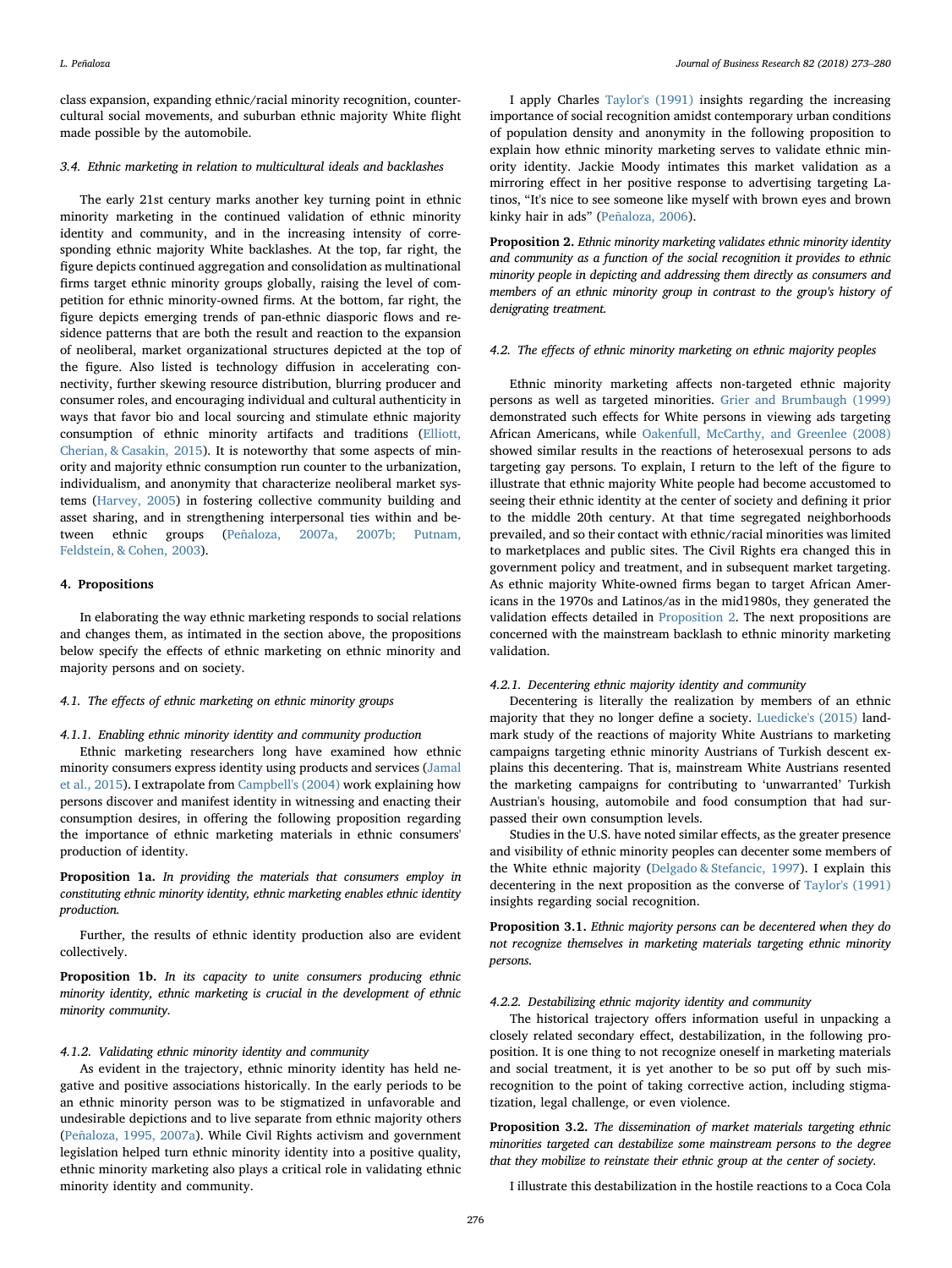commercial aired during the 2015 U.S. Superbowl football game. In the ad, persons of recognizable ethnic minority features and attire sang the U.S. national anthem in the language of their subculture. While some reactions were positive, hostile and demeaning comments outnumbered them, such as "We speak ENGLISH here, IDIOTS" and "America the beautiful is sang (sic) in English. Piss off," and "#Dont \$!uck With Us" (cited in [Poniewazik, 2014](#page-7-11)). Notably, some of the negative comments strive to recenter the language of the White ethnic majority. Another example of destabilization takes the form of a legal challenge. In response to the French hamburger chain, Quick, serving Halal meats, the mayor of Roubaix, Rene Vandiervendonck, sought an injunction against the company for discriminating against those who did not slaughter their meat this way ([British Broadcasting Corporation, 2010](#page-6-31)).

#### 4.3. The effects of ethnic marketing on society

#### 4.3.1. Contributing to social fragmentation

I have addressed the way ethnic minority representations disseminated in marketing campaigns legitimize ethnic minority people as consumers by emphasizing their worth and contributions to the national economy. And yet, marketing campaigns do not just draw from existing social representations; they reproduce them ([Chavez, 2015;](#page-6-21) [Pollay, 1986](#page-6-21)). Together, the depictions of Latinos/as buying and using consumer goods in ethnic marketing campaigns help bring about a diverse, multicultural sense of that society, as conveyed in the next proposition.

<span id="page-4-0"></span>Proposition 4.1. By initiating and diffusing representations of ethnic minorities as consumers and as a function of the social reach and influence of firms and media, ethnic marketing reproduces ethnic difference in the social imaginary.

A foundational tool in ethnic marketing is segmentation, which entails dividing a large social group into ethnic subgroups in order to strategically develop tailored offerings and communications to target members [\(Lindridge, 2015\)](#page-6-32). [Weidel and Kamakura \(2000\)](#page-7-12) make a further point in concluding that marketers do not discover existing segments, they create them in segmenting markets. Such creation extends beyond the domain of markets to society overall in the next proposition.

Proposition 4.2. As specialized ethnic marketing campaigns diffuse, they foster and validate diverse forms of ethnic identity and community in ways that contribute to the formation of heterogeneous, multicultural societies.

#### 4.3.2. Advancing multicultural ideals and resistance backlashes

Ethnic minority marketing campaigns advance a more inclusive, multicultural sensibility and reality in the nations in which they circulate. This multicultural commercial inclusion converges with government recognition and integration in the U.S. in ways that fuel the normative ethic of multiculturalism [\(San Juan, 2002](#page-7-13)).

There is another factor to consider. Since the 1980s fashion designers, musicians, and consumer products firms have distinguished their offerings in associating them with ethnic minority people and symbols ([Lipsitz, 1994; O'Barr, 1994](#page-6-33)). Notably, such ethnic minority inclusion contributes to the increased visibility, social reality, and normative ethic of multicultural integration against which some members of the ethnic majority resist, as described in the following proposition.

#### Proposition 4.3. Ethnic minority marketing campaigns contribute to a normative ethic of multicultural integration against which some ethnic majority persons resist.

As an example, in July 2015 a group of White men seated in an executive suite at a hockey match in Rapid City, South Dakota, spit at, dumped beer on, and chided "Go back to the Rez!" to Native American students sitting in the rows below them who had come to the match on a field trip celebrating their scholastic achievements [\(Townes, 2015](#page-7-14)). To be clear, I am not suggesting that marketers or marketing activity brought about this denigrating incident. What I am suggesting is that contemporary ethnic marketing campaigns take place in multicultural societies that have experienced dramatic changes in social relations, as depicted in the historical trajectory. I further suggest that because many such incidents take place in business settings, the incidents as well as the sentiments and social relations that give rise to them fall within the rightful domain of ethnic marketing.

#### 5. Theoretical contributions

When we include ethnic/racial minority-owned businesses and media that serve ethnic/racial minority consumers, there is strong evidence of much earlier origins than [Cui \(2001\)](#page-6-1) designated in tracing the field to [Edwards' \(1932\)](#page-6-22) account of the consumption patterns of Blacks in the U.S. Further, this broadened scope demands equivalently broad definitions that encompass how ethnic marketing evolves with, and changes social relations.

#### 5.1. Redefinition of ethnic marketing

Extending from the propositions, I redefine ethnic marketing as "the activity, set of institutions, and processes for creating, communicating, delivering, and exchanging offerings that produce value in designating and uniting consumers as an ethnic group, thus supporting members' identity and community development, with benefit to customers, clients, partners, communities, and society at large." This definition makes several contributions. First, it reflects contemporary use of the term ethnicity. [Williams \(1976, 119](#page-7-15)–120) traces its meanings of the term from 14th century Greek, heathens, pagans, and Gentiles, to a "polite term for Jews, Italians, and other lesser breeds" in the early 19th century, and to all social groups in the late 20th century.

Second, the redefinition expands the scope of the field of ethnic marketing beyond ethnic minority consumers who identify as such. Previous work has shown that only a portion of every ethnic minority group tends to identity with its moniker ([Cleveland, Erdo](#page-6-34)ğan, [Arikan, & Poyraz, 2011\)](#page-6-34). This is especially the case for second plus generation residents, whose ethic identification tends to decrease even as their cultural affiliation continues to inform their consumption ([Peñaloza, 2006, 2007b; Visconti et al., 2014; Yang, 2015\)](#page-7-5). Further, the revised definition applies to ethnic majority persons, although research has observed them to have lower propensity to identify than ethnic minority persons, due to their less prevalent experience of separate and disparaging treatment ([Askegaard, Kjeldgaard, & Arnould, 2005;](#page-6-35) [Lipsitz, 1998\)](#page-6-35).

Most critically, the redefinition treats ethnic identity as a dynamic and contested construction that consumers produce in buying and using market offerings, and with regard to others [\(Cleveland et al., 2011;](#page-6-34) [Despande, Hoyer, & Donthu, 1986; Peñaloza, 1995, 2006](#page-6-34)). It also appreciates the role of marketing in enabling and supporting ethnic identity and community. Thus, the social designations, consciousness, and historical experience forming an ethnic minority group are necessary but not sufficient conditions in ethnic market formation. Also crucial are the activities of ethnic minority-owned firms, media, and consumers, as well as government policy and academic support, and the validation of ethic-majority owned firms.

#### 5.2. Redefinition of ethnic marketing research

I broaden the definition of ethnic marketing research to be consistent with the propositions as well, and use italics to indicate modifications to the definition of marketing research approved by the [American Marketing Association \(2003\)](#page-6-36) to explicitly address ethnicity. Ethnic marketing research is the function that links marketers to ethnic consumers, customers, and publics through information—information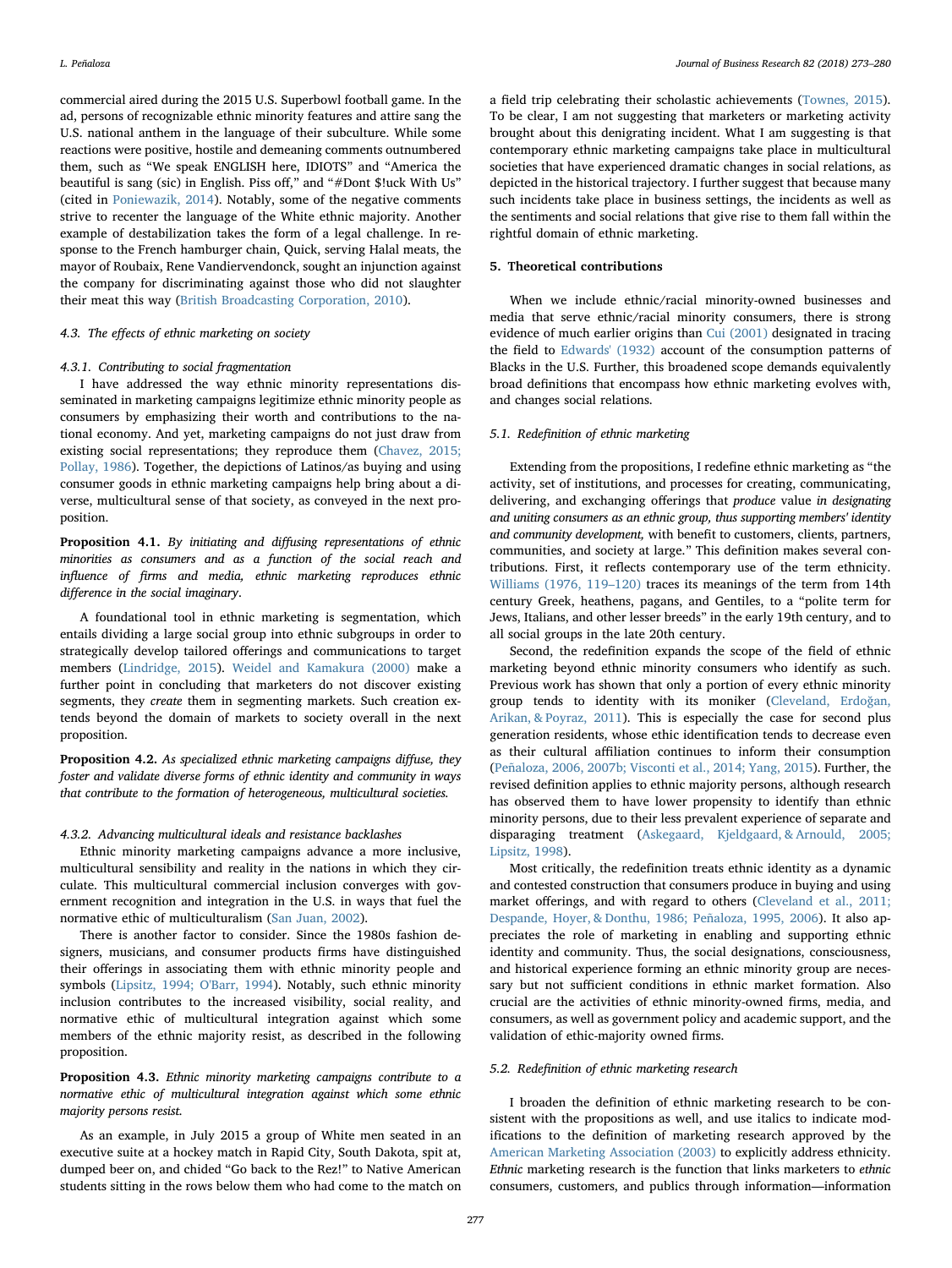used to identify and define marketing opportunities and problems; enhance understanding of ethnic consumers' identity and community formation and relations with others; generate, refine, and evaluate marketing actions, monitor marketing performance; and improve understanding of marketing as a social process. Ethnic marketing research specifies the information required to address these issues, designs the methods (plural) for collecting information, manages and implements the data collection process, analyzes the results, and communicates the findings and their implications, for the benefit of minority and majority ethnic consumers and their communities, clients, partners, and society at large.

This redefinition allows for plural connotations for the term ethnicity and it features a broader contingent than firm and consumer benefits, as consistent with the inclusion of ethnic communities and society in the definition of marketing offered by [Pires and Stanton \(2015\)](#page-7-0) and the [AMA \(2013\).](#page-6-2) Further, the redefinition emphasizes ethnic marketing research as a vehicle for enhancing the knowledge of marketers and other organization members regarding changing and contested relations between ethnic minority and majority consumers.

#### 6. Recommendations for practitioners, limitations and suggestions for future research

#### 6.1. Ethnic marketing recommendations

The first recommendation follows from [Propositions 1a and 1b](#page-3-1) in encouraging ethnic marketers to better understand their vital roles in enabling ethnic minority identity and community. In advancing such understanding, it is essential that practitioners begin to view their craft as an objectifying device that represents ethnic minority consumers and that further operates as social intervention in their production of ethnic identity and community. A counter example is an ad by Tecate featuring an attempt at humor playing off the stereotype of Latinas as hot and sexy in promoting the beer as "finally a cold Latina" [\(KCRA](#page-7-16) [Sacramento News, 2004\)](#page-7-16). In response to the many calls by Latinas offended by the ad, the U.S. Congressional Hispanic Caucus requested the company to drop the campaign ([Roybal-Allard, 2004](#page-7-17)). Such missteps can be prevented by gaining appreciation of the subjective experience and consciousness of ethnic minority consumers.

Second, following from [Proposition 2,](#page-3-0) I encourage ethic marketers to keep in mind that the historical asymmetry between ethnic minority and majority persons in resources and social treatment can be a source of tension in targeting and serving minority ethnic consumers. Extrapolating from Gustaff[son's \(2005\)](#page-6-37) work suggesting a dialogic approach, I suggest that ethnic marketers develop specific ethnic marketing campaigns and train personnel in service activities to position and treat with respect and dignity minority persons in relation to majority ethnic others. Even today, as some ethnic minority consumers are welcomed in the marketplace, others are not. While the experience of Sister Maria Elena described earlier may seem a relic from the past, disparate treatment continues. For African Americans [Grier, Williams, and](#page-6-38) [Crockett \(1996\)](#page-6-38) noted the disadvantages of Black men in retail stores; while [Bone, Christensen, and Williams \(2014\)](#page-6-39) showed the harm that limited market access inflicts on minority people's self-concept.

Third, following [Propositions 3.1 and 3.2,](#page-3-2) it is essential that marketers consider the effects of ethnic minority marketing campaigns on ethnic majority people. Marketers can develop creative campaigns that contribute legitimizing effects for ethic minority consumers such as those discussed in [Proposition 2](#page-3-0), while helping advance positive social relations by avoiding the marginalization or denigration of the majority. Further, marketers should ease the transition of ethnic majority persons to being part of a larger social fabric by avoiding references to cultural purity and superiority in marketing materials and treatment. As an example, the criticism of a recent Nivea soap campaign proclaiming 'Keep it Pure' and emphasizing whiteness [\(Goins-Philips, 2017](#page-6-40)) could have been avoided by not including phrases previously associated with White supremacy groups and instead emphasizing the ability to keep skin soft due to the presence or absence of particular soap ingredients.

Fourth, following from [Propositions 4.1 and 4.2](#page-4-0) that elaborate the social effects of ethnic marketing in fragmenting and multiculturizing society, practitioners will benefit from attuning their perspective and operations in accord with the understanding that ethnic marketing practice is intricately interwoven with social relations. Another glaring counter example is the recent ad pulled by Pepsi [\(Wong, 2017](#page-7-18)). The ad was peppered with ethnic imagery: a Muslim woman photographer, an Asian male musician, and numerous persons of Color and Whites sporting symbols of diverse sexuality, many carrying placards sporting peace signs. It was devoid of all references for equal treatment and against police violence affecting African Americans particularly, although the actual demonstrations were held to protest recent deaths involving police. In the ad a White woman, Kendall Jenner, leaves a photo shoot to join a demonstration, and then after walking a short distance, gives a Pepsi to a White policemen in line with other police controlling the crowd. While presumably invoking 1960s anti-war protests, the ad touched already tense social relations. By keeping in mind that viewers interpret ethnic marketing materials against the backdrop of existing social relations, marketers can better anticipate the reactions of targeted and untargeted ethnic minorities and the majority, thus formulating more effective campaigns.

Finally, although market and social domains interweave, there are marked differences between them. Markets favor discrete, quid pro quo exchanges, such that one pays for products and services ([Bell, 1976](#page-6-23)), while non-monetary exchanges and reciprocal norms characterize community ([Putnam et al., 2003\)](#page-7-19). Scholars have charted how consumers strive to counteract the social effects of neoliberal marketization, including individualism, material accumulation, and productivity that are globalizing rapidly ([Arnould & Thompson, 2005;](#page-6-41) [Harvey, 2005\)](#page-6-41). Further, [Williams \(2005\)](#page-7-20) documented that in households in developed as well as in developing nations, market exchanges increase and then decrease, as measured in terms of the time, effort, and money people engage in them, with parallel rises in non-market activities, such as elder and child care, cooking, home maintenance and improvements, crafting, and gardening. Marketers and market researchers should be aware of these counter-trends to marketization, as ethnic communities are challenged to retain an ethic of sharing and giving amidst such strong market forces [\(Peñaloza,](#page-7-21) 2004). It is also important to note that non-market activities form the backbone of identity and community for many ethnic minority and majority peoples in the world.

#### 6.2. Limitations and suggestions for further research

This paper has charted a trajectory of interpellations between ethnic marketing and social activity. It is not without limitations. The first limitation stems from its predominant focus on Latino/a consumers and the businesses and media serving them in the U.S. Further work with Latinos/as will deepen understanding of the emergence and evolution of ethnic marketing for this group. Further research is important with other peoples in the U.S. and in other nations in developing alternative trajectories appropriate to their history and social relations. Notably, the redefinitions apply to minority and majority ethnic groups designated by a myriad of factors only touched upon in this research, including colonization, immigration, language, religion, skin color, and facial features, as well as gender/sexuality, social class, age, values, activities/interests, and abilities. The redefinitions also allow for particular designations to emerge. By considering the differing social conditions fostering and inhibiting ethnic marketing, researchers will be able to pluralize and extend accepted knowledge in our field.

A second limitation is the reliance of this work on historical and ethnographic, introspective data. Further research is strongly encouraged using alternative methods in studying this and other ethnic minority and majority groups to appreciate shared and distinct circumstance and to evaluate the robustness of this framework and the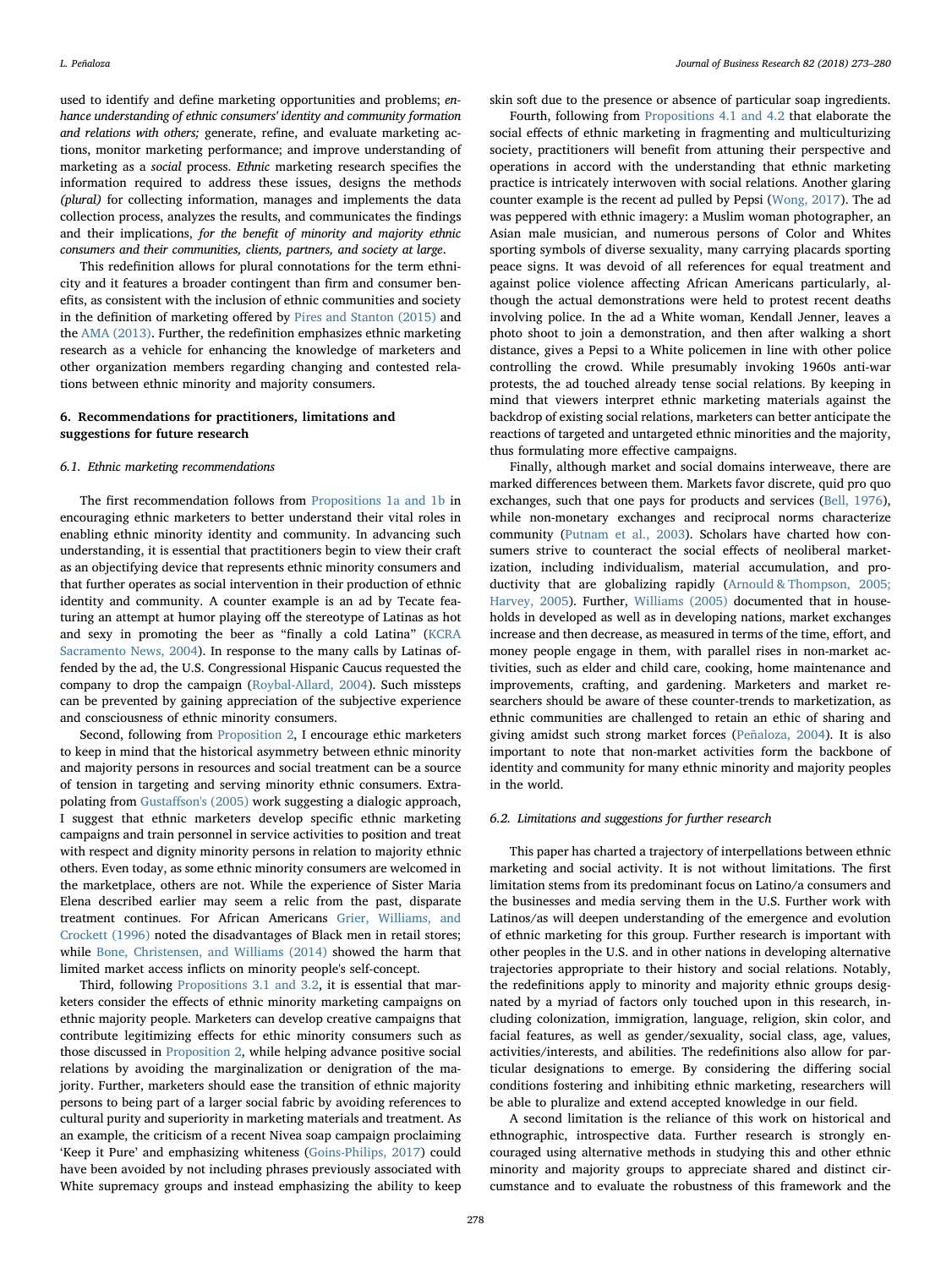#### propositions.

A third limitation of this research is its limited dealings with gender or social class. As [Gopaldas \(2013\)](#page-6-42) noted, research often focuses on ethnicity or race as if it existed apart from these other dimensions, yet persons seldom experience these dimensions separately. Further research is encouraged that analyzes these disparate dimensions of ethnic life as well as their inter-relations for greater insight into how ethnicity is experienced and construed in specific market and consumption contexts.

Additional work also is called for in documenting distinct regional cultural patterns and intergroup relations within regions. In Australia, [Walsh \(2012\)](#page-7-22) noted increased emphasis on economic competitiveness and efficiency, the retrenchment of social programs, and heightened demands for social discipline at the intersection of neoliberal market development and multiculturalism. His work contrasts with the longstanding dual language conditions in Canada [\(Roosens, 1989](#page-7-23)) and with the recent push for the integration of immigrants in the European Union ([Kantor, 2015](#page-6-43)). The study of how ethnic identity and community form and manifest over time in relation to market development in specific national and regional contexts and comparatively will make important future contributions.

Finally, as ethnic marketing continues to evolve, it will be ever more useful to conduct research on majority people as an ethnic group. An example is research on White people in the U.S. [\(Burton, 2009;](#page-6-44) [Peñaloza, 2007b](#page-6-44)), to explore their characteristics and concerns, as well as the impact of ethnic minority marketing strategies on them. Further research also is encouraged that explores the changing relations between an ethnic majority and minorities in increasingly multicultural societies. Extending the insights of [Rhodes and Westwood \(2007\)](#page-7-24) regarding how the self exists in relation to others, I suggest that ethnic marketing researchers can advance knowledge by examining how ethnic minority and majority identity are produced in relation to, and in distinction from each other in society.

In conclusion, it is important to gain deeper and more comprehensive knowledge and understanding of ethnic minority and majority groups, to include their inter-relations, in advancing ethnic marketing practice and research. In current times of ethnic tension and violence, ethnic marketing practice and research have the potential to advance positive inter-ethnic group relations, yet this potential is beyond our ability to realize when we treat ethnic marketing and consumption phenomena as a domain apart from the societal contexts within which they are embedded. Ethnic marketing campaigns featuring ethnically diverse coexistence in neighborhoods and apartment buildings, representations of multi-ethnic families and friendship groups, and amiable interactions among persons of different ethnic groups in market settings, such as sporting events, banks, restaurants, cafés, and movie theaters can help advance positive social relations. In featuring persons of distinct ethnic groups interacting amiably in a store or advertisement, such inclusive ethnic marketing materials and activities can help normalize positive inter-ethnic group relations. Such potential is no mere fancy; its benefits are pragmatic indeed to our field and to the societies in which we live.

#### References

<span id="page-6-10"></span>Acuña, R. (1988). Occupied America. [New York: Harper Collins](http://refhub.elsevier.com/S0148-2963(17)30315-6/rf0005).

<span id="page-6-36"></span>American Marketing Association (2003). Definition of Marketing Research. [https://www.](https://www.ama.org/AboutAMA/Pages/Definition-of-Marketing.aspx) [ama.org/AboutAMA/Pages/De](https://www.ama.org/AboutAMA/Pages/Definition-of-Marketing.aspx)finition-of-Marketing.aspx.

- <span id="page-6-2"></span>American Marketing Association (2013). Definition of Marketing. [https://www.ama.org/](https://www.ama.org/AboutAMA/Pages/Definition-of-Marketing.aspx) AboutAMA/Pages/Defi[nition-of-Marketing.aspx](https://www.ama.org/AboutAMA/Pages/Definition-of-Marketing.aspx).
- <span id="page-6-41"></span>[Arnould, E., & Thompson, C. J. \(2005\). Consumer culture theory \(CCT\): Twenty years of](http://refhub.elsevier.com/S0148-2963(17)30315-6/rf0010) research. [Journal of Consumer Research, 31](http://refhub.elsevier.com/S0148-2963(17)30315-6/rf0010)(4), 868–882.
- <span id="page-6-35"></span>[Askegaard, S., Kjeldgaard, D., & Arnould, E. \(2005\). Postassimilationist ethnic consumer](http://refhub.elsevier.com/S0148-2963(17)30315-6/rf0015) research: Qualifications and extensions. [Journal of Consumer Research, 32](http://refhub.elsevier.com/S0148-2963(17)30315-6/rf0015)(1), 160–[170](http://refhub.elsevier.com/S0148-2963(17)30315-6/rf0015).
- <span id="page-6-11"></span>[Bartels, R. \(1965\). Development of marketing thought: A brief history. In G. Schwartz](http://refhub.elsevier.com/S0148-2963(17)30315-6/rf0020) (Ed.). Science in marketing (pp. 47–[69\). New York: John Wiley and Sons, Inc.](http://refhub.elsevier.com/S0148-2963(17)30315-6/rf0020) Bell, D. (1976). [The cultural contradictions of capitalism.](http://refhub.elsevier.com/S0148-2963(17)30315-6/rf0025) New York: Basic Books.
- <span id="page-6-23"></span><span id="page-6-5"></span>Bevir, M., & Trentmann, F. (Eds.). (2004). [Markets in historical contexts: Ideas and politics in](http://refhub.elsevier.com/S0148-2963(17)30315-6/rf0030)

the modern world[. Cambridge: Cambridge University Press.](http://refhub.elsevier.com/S0148-2963(17)30315-6/rf0030)

- <span id="page-6-39"></span>[Bone, S. A., Christensen, G. L., & Williams, J. D. \(2014\). Rejected, shackled, and alone:](http://refhub.elsevier.com/S0148-2963(17)30315-6/rf0035) [The impact of systemic restricted choice on minority consumers' construction of self.](http://refhub.elsevier.com/S0148-2963(17)30315-6/rf0035) [Journal of Consumer Research, 41](http://refhub.elsevier.com/S0148-2963(17)30315-6/rf0035)(2), 451–474.
- <span id="page-6-14"></span>Boyle, S. C. (2000). [Los Capitalistas: Hispano merchants and the Santa Fe trade.](http://refhub.elsevier.com/S0148-2963(17)30315-6/rf0040) [Albuquerque: University of New Mexico Press](http://refhub.elsevier.com/S0148-2963(17)30315-6/rf0040).
- <span id="page-6-31"></span>British Broadcasting Corporation (2010, February 19). French fast food chain Quick sparks halal burger appeal. [http://news.bbc.co.uk/2/hi/europe/8524056.stm,](http://news.bbc.co.uk/2/hi/europe/8524056.stm) Accessed date: 10 September 2013.
- <span id="page-6-15"></span>[Brown, E. H. \(2011\). Black models and the invention of the US](http://refhub.elsevier.com/S0148-2963(17)30315-6/rf0050) 'Negro Market,' 1945–1960. In J. Cayla, & D. Zwick (Eds.). [Inside marketing: Practices, ideologies, de](http://refhub.elsevier.com/S0148-2963(17)30315-6/rf0050)vices (pp. 185–[211\). Oxford, UK: Oxford University Press.](http://refhub.elsevier.com/S0148-2963(17)30315-6/rf0050)
- <span id="page-6-44"></span>[Burton, D. \(2009\). Reading whiteness in consumer research.](http://refhub.elsevier.com/S0148-2963(17)30315-6/rf0055) Consumption, Markets, [Culture, 12](http://refhub.elsevier.com/S0148-2963(17)30315-6/rf0055)(2), 171–201.
- <span id="page-6-26"></span>[Campbell, C. \(2004\). I shop therefore I know that I am: The metaphysical basis of modern](http://refhub.elsevier.com/S0148-2963(17)30315-6/rf0060) [consumption. In K. Ekstrom, & H. Brembeck \(Eds.\).](http://refhub.elsevier.com/S0148-2963(17)30315-6/rf0060) Elusive consumption (pp. 27–44). [Oxford: Berg.](http://refhub.elsevier.com/S0148-2963(17)30315-6/rf0060)
- <span id="page-6-21"></span>Chavez, C. (2015). [Reinventing the Latino television viewer: Language, ideology, and practice.](http://refhub.elsevier.com/S0148-2963(17)30315-6/rf0065) [London: Lexington Books](http://refhub.elsevier.com/S0148-2963(17)30315-6/rf0065).
- <span id="page-6-9"></span>Churchill, W. (1994). Indians [are us? Culture and genocide in Native North America.](http://refhub.elsevier.com/S0148-2963(17)30315-6/rf0070) Monroe, [MA: Common Courage Press.](http://refhub.elsevier.com/S0148-2963(17)30315-6/rf0070)
- <span id="page-6-34"></span>Cleveland, M., Erdoğ[an, S., Arikan, G., & Poyraz, T. \(2011\). Cosmopolitanism, individual](http://refhub.elsevier.com/S0148-2963(17)30315-6/rf0075)[level values, and cultural-level values: A cross cultural study.](http://refhub.elsevier.com/S0148-2963(17)30315-6/rf0075) Journal of Business [Research, 64](http://refhub.elsevier.com/S0148-2963(17)30315-6/rf0075)(9), 934–943.
- <span id="page-6-20"></span>Cohen, L. (2003). [A consumer's republic: The politics of mass consumption in postwar America.](http://refhub.elsevier.com/S0148-2963(17)30315-6/rf0080) [New York: Knopf](http://refhub.elsevier.com/S0148-2963(17)30315-6/rf0080).
- <span id="page-6-1"></span>[Cui, G. \(2001\). Marketing to ethnic minority consumers: A historical journey](http://refhub.elsevier.com/S0148-2963(17)30315-6/rf0085) (1923–1977). [Journal of Macromarketing, 21](http://refhub.elsevier.com/S0148-2963(17)30315-6/rf0085)(1), 23–31.
- <span id="page-6-30"></span>Delgado, R., & Stefancic, J. (1997). [Critical white studies: Looking behind the mirror.](http://refhub.elsevier.com/S0148-2963(17)30315-6/rf0090) [Philadelphia, PA: Temple University Press](http://refhub.elsevier.com/S0148-2963(17)30315-6/rf0090).
- [Desphande, R., Hoyer, W., & Donthu, N. \(1986\). The Intensity of Ethnic A](http://refhub.elsevier.com/S0148-2963(17)30315-6/rf2030)ffiliation: A [study of the sociology of Hispanic consumption.](http://refhub.elsevier.com/S0148-2963(17)30315-6/rf2030) Journal of Consumer Research, 13, 214–[220](http://refhub.elsevier.com/S0148-2963(17)30315-6/rf2030).
- <span id="page-6-22"></span>Edwards, P. K. (1932). [The southern urban Negro as a consumer.](http://refhub.elsevier.com/S0148-2963(17)30315-6/rf2020) New York, NY: Prentice [Hall](http://refhub.elsevier.com/S0148-2963(17)30315-6/rf2020).
- <span id="page-6-24"></span>[Elliott, E., Cherian, J., & Casakin, H. \(2015\). Ethnicity marketed to and consumed by the](http://refhub.elsevier.com/S0148-2963(17)30315-6/rf0095) [transcultural consumer. In A. Jamal, L. Peñaloza, & M. Laroche \(Eds.\).](http://refhub.elsevier.com/S0148-2963(17)30315-6/rf0095) The Routledge [companion to ethnic marketing](http://refhub.elsevier.com/S0148-2963(17)30315-6/rf0095) (pp. 254–272). London: Routledge.
- <span id="page-6-12"></span>Garza-Falcón, L. (1998). [Gente decente: A borderlands response to the rhetoric of dominance.](http://refhub.elsevier.com/S0148-2963(17)30315-6/rf0100) [Austin: University of Texas Press](http://refhub.elsevier.com/S0148-2963(17)30315-6/rf0100).
- <span id="page-6-16"></span>Glazer, N., & Moynihan, D. P. (1963). [Beyond the Melting Pot: The Negroes, Puerto Ricans,](http://refhub.elsevier.com/S0148-2963(17)30315-6/rf2010) [Jews, Italians and Irish of New York City.](http://refhub.elsevier.com/S0148-2963(17)30315-6/rf2010) Cambridge, MA: M.I.T. Press.
- <span id="page-6-40"></span>Goins-Philips, T. (2017, April 5). The blaze. [http://www.theblaze.com/news/2017/04/](http://www.theblaze.com/news/2017/04/05/nivea-pulls-white-is-purity-ad-after-being-slammed-for-racial-insensitivity/) 05/nivea-pulls-white-is-purity-ad-after-being-slammed-for-racial-insensitivity/  $\,$
- <span id="page-6-42"></span><span id="page-6-6"></span>[Gopaldas, A. \(2013\). Intersectionality 101.](http://refhub.elsevier.com/S0148-2963(17)30315-6/rf0110) Journal of Public Policy & Marketing, 32, 90–94. [Gould, S. \(2012\). The emergence of consumer introspection theory \(CIT\): Introduction to](http://refhub.elsevier.com/S0148-2963(17)30315-6/rf0115) a JBR special issue. [Journal of Business Research, 65: 4](http://refhub.elsevier.com/S0148-2963(17)30315-6/rf0115), 453–460.
- <span id="page-6-27"></span>[Grier, S., & Brumbaugh, A. \(1999\). Noticing cultural di](http://refhub.elsevier.com/S0148-2963(17)30315-6/rf0120)fferences: Ad meanings created by [target and non-target markets.](http://refhub.elsevier.com/S0148-2963(17)30315-6/rf0120) Journal of Advertising, 28(1), 79–93.
- <span id="page-6-38"></span>[Grier, S., Williams, J., & Crockett, D. \(1996\). Racial discrimination as a consumer dis](http://refhub.elsevier.com/S0148-2963(17)30315-6/rf0125)[advantage? The marketplace experience of Black men.](http://refhub.elsevier.com/S0148-2963(17)30315-6/rf0125) AMA Marketing and Public [Policy Academic Conference Proceedings, 6](http://refhub.elsevier.com/S0148-2963(17)30315-6/rf0125), 131.
- <span id="page-6-37"></span>Gustaff[son, C. \(2005\). Trust as an instance of asymmetrical reciprocity: An ethics per](http://refhub.elsevier.com/S0148-2963(17)30315-6/rf0130)[spective on corporate brand management.](http://refhub.elsevier.com/S0148-2963(17)30315-6/rf0130) Business Ethics, 14(2), 142–150.
- <span id="page-6-25"></span><span id="page-6-8"></span>Harvey, D. (2005). A brief history of neoliberalism. [Oxford: Oxford University Press](http://refhub.elsevier.com/S0148-2963(17)30315-6/rf0135). [Hirschman, E., & Hill, R. \(1999\). In E. Arnould, & L. Scott \(Vol. Eds.\),](http://refhub.elsevier.com/S0148-2963(17)30315-6/rf0140) Advances in consumer research: . 26. [On human commoditization: A model based upon African-American](http://refhub.elsevier.com/S0148-2963(17)30315-6/rf0140)
- <span id="page-6-7"></span>slavery (pp. 394–[398\). Provo, UT: Association for Consumer Research.](http://refhub.elsevier.com/S0148-2963(17)30315-6/rf0140) [Hunt, A. \(1996\). The governance of consumption: Sumptuary laws and shifting forms of](http://refhub.elsevier.com/S0148-2963(17)30315-6/rf0145) regulation. [Economy and Society, 25](http://refhub.elsevier.com/S0148-2963(17)30315-6/rf0145)(3), 410–427.
- <span id="page-6-3"></span>[Jamal, A., Peñaloza, L., & Laroche, M. \(Eds.\). \(2015\).](http://refhub.elsevier.com/S0148-2963(17)30315-6/rf0150) The Routledge companion to ethnic marketing[. London: Routledge](http://refhub.elsevier.com/S0148-2963(17)30315-6/rf0150).
- <span id="page-6-0"></span>Joy, B. (1990). Avalanche. [New York: Ballantine Books.](http://refhub.elsevier.com/S0148-2963(17)30315-6/rf2040)

<span id="page-6-43"></span>Kantor, J. (2015, September 22). Plan on migrants strains the limits of European unity. New York Times[http://www.nytimes.com/2015/09/23/world/europe/european](http://www.nytimes.com/2015/09/23/world/europe/european-union-ministers-migrants-refugees.html?_r=0)union-ministers-migrants-refugees.html?\_r = 0, Accessed date: 6 January 2016.

- <span id="page-6-18"></span>Leach, W. (1993). [Land of Desire: Merchants, power and the rise of a new American culture.](http://refhub.elsevier.com/S0148-2963(17)30315-6/rf2015) [New York, NY: Vintage Books.](http://refhub.elsevier.com/S0148-2963(17)30315-6/rf2015)
- <span id="page-6-17"></span>[Light, I., & Gold, S. \(2000\).](http://refhub.elsevier.com/S0148-2963(17)30315-6/rf0160) Ethnic economies. San Diego: Academic Press.
- <span id="page-6-13"></span>Limerick, P. (1987). [The legacy of conquest: The unbroken past of the American West.](http://refhub.elsevier.com/S0148-2963(17)30315-6/rf0165) New [York: W.W. Norton](http://refhub.elsevier.com/S0148-2963(17)30315-6/rf0165).
- <span id="page-6-32"></span>[Lindridge, A. \(2015\). Market segmentation by ethnicity: Is it really feasible? In A. Jamal,](http://refhub.elsevier.com/S0148-2963(17)30315-6/rf0170) L. Peñaloza, & M. Laroche (Eds.). [The Routledge companion to ethnic marketing](http://refhub.elsevier.com/S0148-2963(17)30315-6/rf0170) (pp. 235–[253\). London: Routledge](http://refhub.elsevier.com/S0148-2963(17)30315-6/rf0170).
- <span id="page-6-33"></span>Lipsitz, G. (1994). [Dangerous crossroads: Popular music, postmodernism, and the poetics of](http://refhub.elsevier.com/S0148-2963(17)30315-6/rf0175) place. [New York: Verso](http://refhub.elsevier.com/S0148-2963(17)30315-6/rf0175).
- Lipsitz, G. (1998). [The possessive investment in whiteness: How white people pro](http://refhub.elsevier.com/S0148-2963(17)30315-6/rf0180)fit from identity politics. [Philadelphia: Temple University Press](http://refhub.elsevier.com/S0148-2963(17)30315-6/rf0180).
- <span id="page-6-4"></span>[Luedicke, M. \(2011\). Consumer Acculturation Theory: \(Crossing\) Conceptual Boundaries,](http://refhub.elsevier.com/S0148-2963(17)30315-6/rf2005) Consumption. [Markets & Culture, 14](http://refhub.elsevier.com/S0148-2963(17)30315-6/rf2005)(3), 223–244.
- <span id="page-6-29"></span>[Luedicke, M. \(2015\). Indigenes' responses to immigrants' consumer acculturation: A re](http://refhub.elsevier.com/S0148-2963(17)30315-6/rf0185)lational configuration analysis. [Journal of Consumer Research, 42](http://refhub.elsevier.com/S0148-2963(17)30315-6/rf0185)(1), 109–129.
- <span id="page-6-19"></span>McGovern, C. F. (2006). [Sold America: Consumption and citizenship, 1890](http://refhub.elsevier.com/S0148-2963(17)30315-6/rf0190)–1945. Chapel [Hill, N.C.: University of North Carolina Press.](http://refhub.elsevier.com/S0148-2963(17)30315-6/rf0190)
- <span id="page-6-28"></span>[Oakenfull, G., McCarthy, M., & Greenlee, T. \(2008\). Targeting a minority without alie](http://refhub.elsevier.com/S0148-2963(17)30315-6/rf0195)[nating the majority: Advertising to gays and lesbians in mainstream media.](http://refhub.elsevier.com/S0148-2963(17)30315-6/rf0195) Journal of